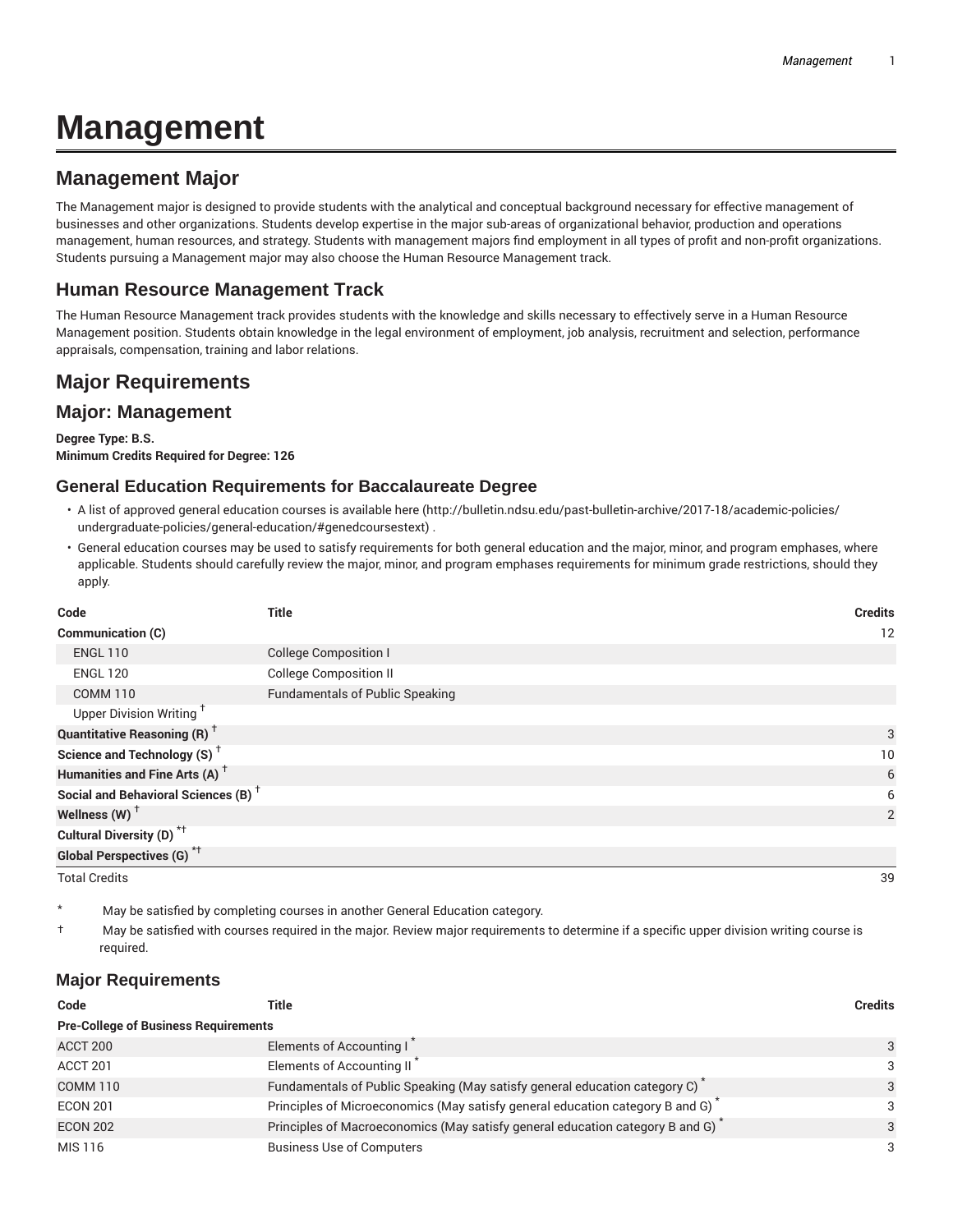#### 2 *Management*

| <b>ENGL 110</b>                             | College Composition I (May satisfy general education category C) <sup>*</sup>                  | $\sqrt{3}$     |
|---------------------------------------------|------------------------------------------------------------------------------------------------|----------------|
| <b>ENGL 120</b>                             | College Composition II (May satisfy general education category C)                              | 3              |
| <b>PHIL 216</b>                             | Business Ethics (May satisfy general education category A) <sup>*</sup>                        | $\sqrt{3}$     |
| <b>STAT 330</b>                             | Introductory Statistics (May satisfy general education category R)                             | 3              |
| <b>STAT 331</b>                             | Regression Analysis <sup>*</sup>                                                               | $\overline{2}$ |
| <b>MATH 144</b>                             | <b>Mathematics for Business</b>                                                                | $\overline{4}$ |
| <b>Pre-Management Requirements</b>          |                                                                                                |                |
| <b>PSYC 111</b>                             | Introduction to Psychology                                                                     | 3              |
| SOC 110                                     | Introduction to Sociology                                                                      | 3              |
| <b>Management Major Requirements</b>        |                                                                                                |                |
| <b>BUSN 301</b>                             | Organizational Citizen                                                                         | $\pmb{0}$      |
| <b>ENGL 320</b>                             | Business and Professional Writing (May satisfy general education category C)                   | 3              |
| <b>FIN 320</b>                              | Principles of Finance <sup>1</sup>                                                             | 3              |
| <b>MGMT 320</b>                             | Foundations of Management <sup>1</sup>                                                         | 3              |
| <b>MGMT 330</b>                             | Foundations of Organizational Behavior                                                         | 3              |
| <b>MGMT 360</b>                             | <b>Operations Management</b>                                                                   | 3              |
| <b>MRKT 320</b>                             | Foundations of Marketing <sup>1</sup>                                                          | 3              |
| <b>BUSN 430</b>                             | Legal and Social Environment of Business                                                       | 3              |
| <b>MGMT 450</b>                             | Human Resource Management                                                                      | 3              |
| <b>BUSN 489</b>                             | Strategic Management (Capstone Course) <sup>1</sup>                                            | $\overline{4}$ |
| <b>MIS 320</b>                              | Management Information Systems                                                                 | 3              |
| 300-400 Level Management Courses            |                                                                                                | 12             |
| Select courses from current MGMT curriculum |                                                                                                |                |
| 300-400 Level Courses                       |                                                                                                | 9              |
|                                             | Select courses from 3 of the following areas (includes courses cross-listed with CoB courses): |                |
| 1) ACCT                                     |                                                                                                |                |
| 2) FIN                                      |                                                                                                |                |
| 3) MRKT                                     |                                                                                                |                |
| 4) MIS                                      |                                                                                                |                |
| 5) Environment of Business:                 |                                                                                                |                |
| <b>BUSN 318</b>                             | <b>Taxation in Management Decisions</b>                                                        |                |
| <b>BUSN 340</b>                             | <b>International Business</b>                                                                  |                |
| <b>BUSN 341</b>                             | <b>Global Business Environment</b>                                                             |                |
| <b>BUSN 347</b>                             | <b>Principles of Real Estate</b>                                                               |                |
| <b>BUSN 383</b>                             | Organizational Communication I                                                                 |                |
| <b>BUSN 431</b>                             | Business Law I-Contracts, Property and Torts                                                   |                |
| <b>BUSN 432</b>                             | <b>Business Law II-Business Organization and Commercial Transactions</b>                       |                |
| <b>BUSN 440</b>                             | <b>International Business Law</b>                                                              |                |
| <b>BUSN 474</b>                             | Cooperatives                                                                                   |                |
| <b>Additional 300-400 Level Courses</b>     |                                                                                                | 6              |

These additional 300-400 level electives cannot be used to satisfy other requirements; includes courses cross-listed with CoB courses; excludes ATHL credits

- \* Pre-college and pre-management major courses. A grade of 'C' or better for pre-college and pre-management major courses is required for admission into the Management Major.
- \*\* Students must earn a grade of 'C' or better, and have a minimum 2.5 cumulative GPA, in ALL courses included in the professional program (i.e., all required courses, elective requirements, and additional 300-400 level CoB electives or breadth electives). The only exception is BUSN 301, which is a P/F course.
- 1 Denotes Common Body of Knowledge (CBK) course.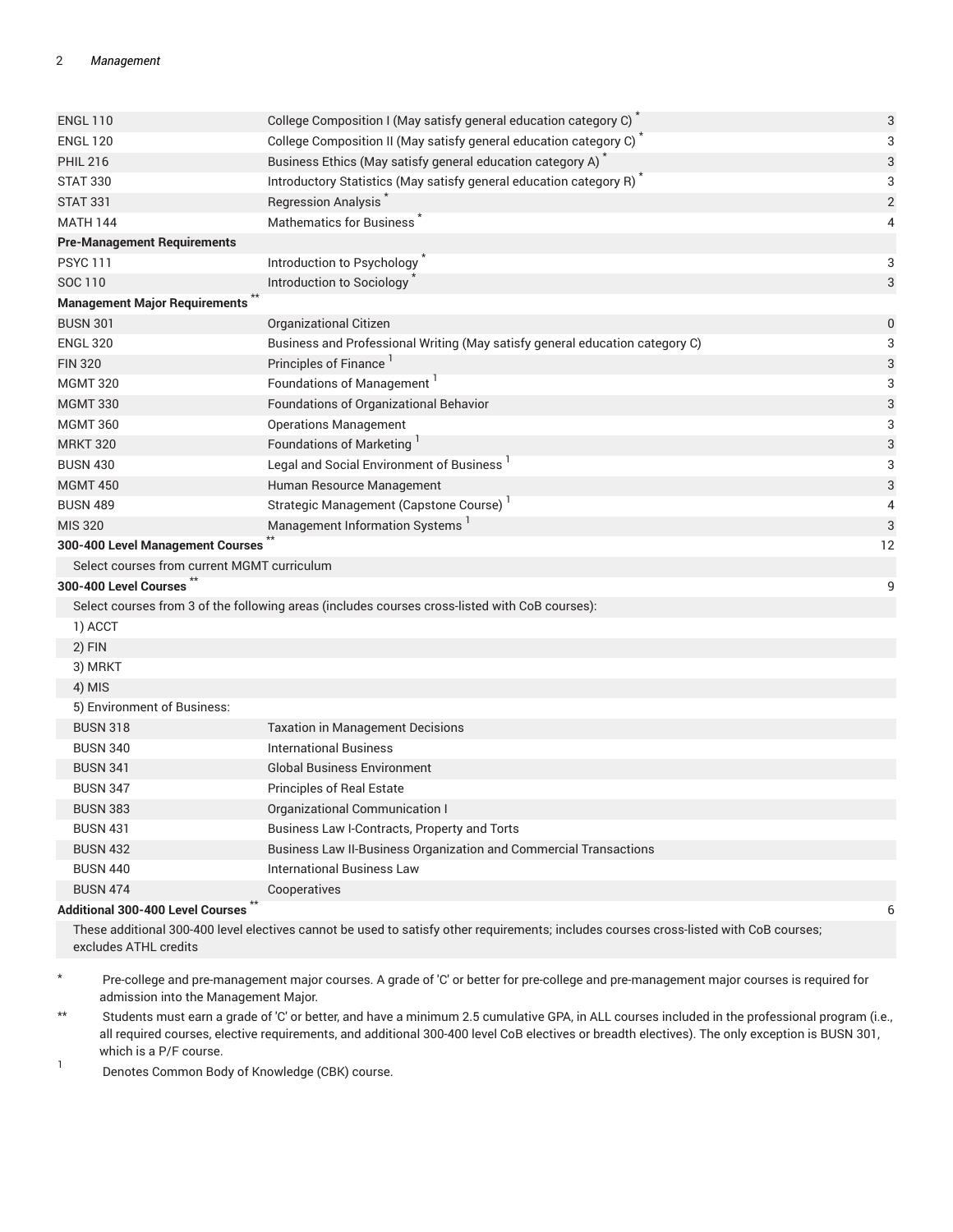#### **Degree Requirements and Notes**

• Students must include one of the following international courses in their plan of study:

| Code            | Title                              | <b>Credits</b> |
|-----------------|------------------------------------|----------------|
| <b>BUSN 340</b> | <b>International Business</b>      | 3              |
| <b>BUSN 341</b> | <b>Global Business Environment</b> | 3              |
| <b>FIN 440</b>  | International Finance              | 3              |
| <b>MGMT 440</b> | <b>International Management</b>    | 3              |
| <b>MRKT 440</b> | International Marketing            | 3              |

• Students follow the published curricula for the management program of study from the semester/year of entrance in the College of Business to graduation provided enrollment at NDSU has not been discontinued for more than one year. Students who change their major are subject to meeting the curricular requirements in effect at the time the new major is declared.

- Business courses from programs that do not hold AACSB International accreditation cannot be used for major or minor requirements in the College of Business (CoB); such courses may be eligible for use as free electives.
- The CoB accepts a maximum of nine credits of non-NDSU 300-400 level business courses from AACSB programs with approval of the department.
- Admission into the Management major: Students must earn a 'C' or better in the pre-college and pre-management major courses that are indicated with an asterisk (\*), achieve junior standing (60 credits), and earn a 2.50 institutional cumulative grade point average. Students must submit an online application to the CoB.
- Admission to the Management major is required to enroll in the advanced 300 or 400 level courses in the CoB.
- A grade of 'C' or better is required in transfer courses accepted for ACCT 200 Elements of Accounting I and ACCT 201 Elements of Accounting II and all 300-400 level accounting, business administration, finance, management, management information systems, and marketing courses.
- A letter grade must be earned in any course that fulfills a major requirement, with the exception of BUSN 301, which is a P/F course.
- Student may choose to take the Human Resource Management Track within the Management major:

| Code                         | Title                                                 | <b>Credits</b> |
|------------------------------|-------------------------------------------------------|----------------|
| <b>MGMT 452</b>              | Compensation Management (Required)                    | 3              |
| Select two of the following: |                                                       |                |
| <b>MGMT 454</b>              | Labor-Management Relations                            | 3              |
| <b>MGMT 451</b>              | Negotiation and Alternative Dispute Resolution        | 3              |
| <b>MGMT 453</b>              | Understanding and Managing Diversity in Organizations | 3              |

- A 2.50 cumulative grade point average is required to enroll in 300-400 level CoB courses.
- Students must earn a 2.50 institutional GPA to graduate.
- Of the credits completed in residence at least 30 credits must be in 300-400 level CoB courses.
- Students must be accepted to the Management major prior to the completion of the last 30 credits in 300 and 400 level CoB courses.
- A Business Administration minor is NOT offered with this major.
- For multiple majors within the CoB, at least 15 unique credits of 300-400 level CoB courses must exist between the majors.
- Internship and cooperative education credits may be applied toward the total credits required for graduation as non-major electives or 300-400 level electives not used in pre-major categories.
- Students should refer to www.ndsu.edu/business for current and complete listing of the major requirements.

## **Plan of Study**

**Freshman**

| Freshman                  |                                                                                  |                |
|---------------------------|----------------------------------------------------------------------------------|----------------|
| Fall                      | <b>Credits Spring</b>                                                            | <b>Credits</b> |
| <b>ENGL 110</b>           | 4 COMM 110                                                                       | 3              |
| MIS 116                   | 3 ENGL 120                                                                       | 3              |
| <b>PSYC 111</b>           | 3 MATH 144 (Requires Math 103,<br>Math 107, or placement as a pre-<br>requisite) | 4              |
| <b>Non-Major Elective</b> | 2-3 SOC 110                                                                      | 3              |